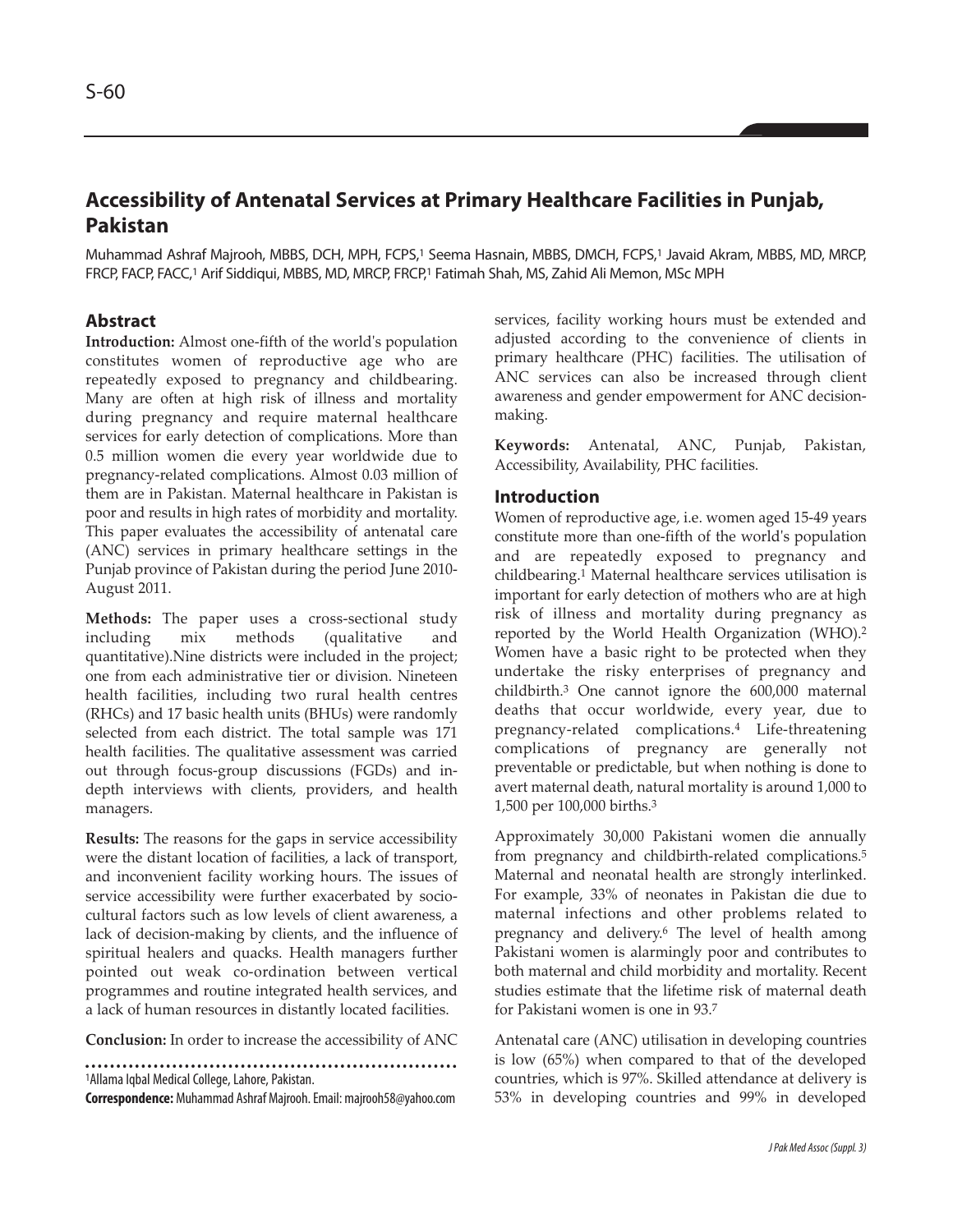countries. Postpartum care utilisation is 30%in developing countries as compared to 90% in developed countries.<sup>2</sup> In Punjab, only 53% of pregnant women have access to ANC services from medical professionals at least once during their pregnancies, and only 41% have access to postnatal care.<sup>8</sup> In Pakistan, access to maternal and newborn healthcare differs greatly between different socio-economic groups. Poverty, ethnic, cultural, and religious factors all have an impact on women's status and their ability to access healthcare. One of the factors associated with the under-utilisation of ANC services in Indonesia was physical distance from health facilities.<sup>9</sup> About ten percent of pregnant women living in urban squatter settlements in Karachi reported long distances from facilities as reasons for not receiving ANC and seven percent complained of the non-availability of transport.<sup>10</sup> In another study conducted in South Africa, 51.2% of women lived within walking distance of the health facility and their travelling time ranged 10-60 minutes. Of those who needed to use public transport, the fare was PKR 3-16.<sup>11</sup> In a rural setting of Sindh, Pakistan, 29.3% of women utilized ANC. Of those, 72.3% received ANC services from government healthcare providers. Those using household electricity and whose husbands worked white collar jobs were utilizing ANC, significantly more.<sup>12</sup> Regarding the ascertainment of the utilization of primary ANC services in Pakistan, it was reported that a high proportion of poor (46% for ANC) and less well-educated (33% for ANC) women were not receiving any, or less than the WHO- and nationallyrecommended schedule of ANC.<sup>13</sup>

The availability of services is generally determined by the geographic distribution of fixed and mobile healthcare facilities and their service hours. The accessibility of services includes both the cost to users in money and time and their social acceptability. The physical accessibility of a primary healthcare (PHC) facility where the necessary staff is posted and available is defined as the proportion of the served population living within 2-5 km, or alternatively, at a 20-60minute walking distance.<sup>14</sup>

The study was conducted by the Research Society, Allama Iqbal Medical College (AIMC), Lahore, Pakistan and funded by the Maternal and Newborn Health Programme- Research and Advocacy Fund (RAF). The RAF is a key component of the Department for International Development (DFID) and the Australian Agency for International Development's (AusAID) and provides support to the National Maternal, Newborn, and Child Health (MNCH) programme in its efforts to achieve the fourth and fifth targets of the millennium development goals (MDGs). This research study was part of these efforts and it intended to evaluate the accessibility and availability of ANC services at the PHC level in Punjab. This data provides vital information for programmes and defines the vision and direction of health policy.

The study aimed to highlight the accessibility of ANC services that ultimately affect maternal and infant morbidity and mortality ratios. Our identification of ANC service-related accessibility may serve to identify the factors because of which Punjab has the lowest total fertility rate(TFR) and maternal mortality rate (MMR) among Pakistan's four provinces.<sup>15</sup> In Punjab, the TFR is 3.9 children per woman and the MMR is 227 per 100,000 live births. Identifying the precise factors that positively affect service provision and uptake in Punjab may assist in developing policy and programming interventions in other provinces.

## **Objectives**

1. To assess the geographic accessibility of PHC facilities i.e. rural health centres (RHCs) and basic health units (BHUs) from the community;

2. To assess the accessibility of ANC services in the PHC (BHUs/RHCs) facilities.

#### **Methodology**

A cross-sectional study was conducted to assess the accessibility of ANC services in first-level care facilities. Both quantitative and qualitative research methodologies were exercised in this study. A multi-stage sampling procedure was adopted to select the districts and clusters of health facilities in each district.

#### **District selection**

All of the districts of Punjab were ranked from 1 to 36on the basis of a composite indicator that was developed from eight socio-demographic indicators.<sup>16</sup> These indicators included adult literacy, primary school enrolment, under-five mortality, prevalence of undernutrition, adequate water and sanitation, the percentage of deliveries using a skilled birth attendant, and modern contraceptive use. The districts were stratified as 'high', 'medium' and 'low' on the basis of this ranking to give equal representation to all social strata. Nine districts were selected from the Punjab such that the districts of Gujranwala, Rawalpindi, and Toba Tek Singh ranked high; Sargodha, Multan, and Sahiwalranked medium; and Bahawalnagar, Vehari, and Kasurranked low.

## **Health facilities selection**

Punjab's network of PHC facilities comprises RHCs and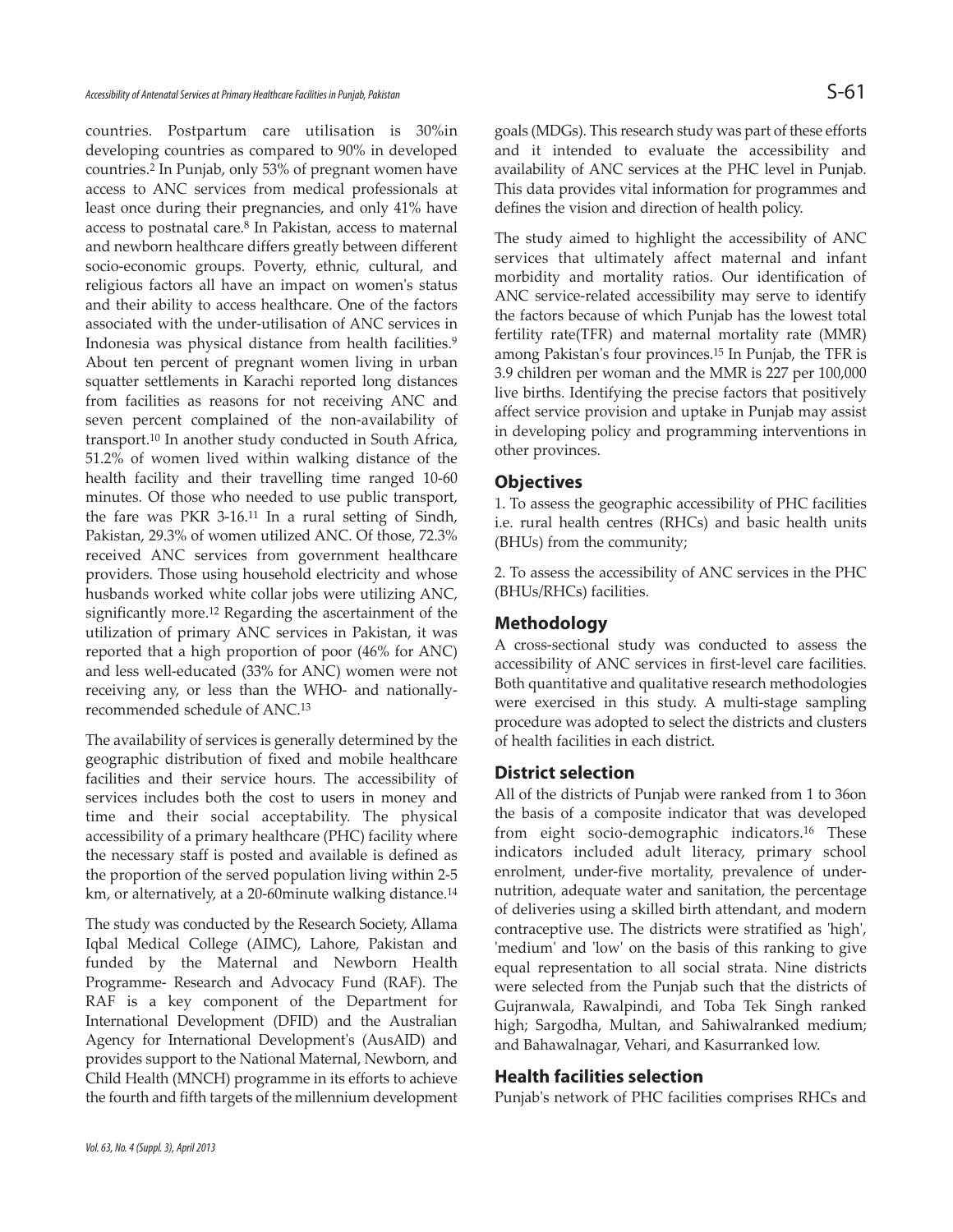BHUs. The RHCs are relatively larger PHC facilities serving 10,000-50,000 rural people while BHUs are relatively smaller health facilities providing PHC services to 5,000-10,000 rural people. One BHU is available up to almost each union council level. There are uniform packages of health services, infrastructure, and physical and human resources. Medical officers are incharge of RHCs and BHUs, and ANC services are supposed to be provided by lady health visitors (LHVs) at these facilities. In the second stage of sampling, a list of the total RHCs and BHUs was obtained for each sampled district. Of these, two RHCs and 17 BHUs were selected randomly from the sampling frame using the Center for Disease Control and Prevention's (CDC) Epi-Info® random table. Initially, 171 RHCs and BHUs were accessed for completion of facility data and interviews of health providers. In the first attempt, 154 datasets were completed. An additional 17 health facilities were visited in the second attempt due to provider non-availability, to complete the target sample.

Geographic accessibility was operationally defined as the 'percentage of health facilities with all catchment area populations falling within a distance of five kilometres of its location'. Facilities where one of the villages or towns was located further than five kilometres away, were termed inaccessible. Service availability was operationally defined as the 'percentage of health facilities where ANC service providers (LHVs or other health providers) were available and providing services at the time of survey."

## **Qualitative sampling**

Focus-group discussions (FGDs) and in-depth interviews were conducted in the qualitative portion of the assessment. Nine FGDs for clients and nine for providers were conducted in each of the nine sampled districts. The selection criteria for clients was pregnant women who had experienced at least one pregnancy and birth process, belonged to the lower or middle social class, and came from the catchment area of the health facility. There were 12 clients in each FGD session. The selection criteria for healthcare providers (LHVs)was that they be working in RHCs or BHUs during data collection and have served for at least six months. Healthcare provider participation was voluntary and invitations were extended to them with the permission of the provincial health department. Twelve LHVs were included in each FGD. An FGD was conducted for medical officers/women medical officers at the provincial level, as well. In-depth interviews were conducted with district health managers (executive district officers for health/district officers for health) and provincial managers (director general, Health, director MNCH programme, and director MIS cell).

## **Data collection procedure**

The data was collected using an objectively developed semi-structured questionnaire from October-November 2010.The questionnaire was pre-tested in a non-sampled district, Nankana Sahib. Eight teams were engaged for data collection and each consisted of one team leader/supervisor and two surveyors/interviewers. A qualitative assessment team comprised two sociologists and one public health consultant. All teams were provided extensive training in two separate three-day workshops, one for qualitative assessment, and the other two for quantitative assessment. Two regional coordinators, a public health consultant, and the principal investigator carried out field monitoring. Qualitative data was collected from December 2010 to February 2011.

## **Data entry and analysis**

Data processing comprised desk review, data entry in SPSS®, the construction of ANC indicators, the ranking of indicators, and the final analysis. Data validation was done by inspecting ten percent of records for accuracy. A uni-variate analysis was done to describe the frequency and percentage by type of facility and by districts. The gaps in services were described in terms of 95% confidence limits.

## **Results**

#### **Quantitative findings**

The analysis revealed that only 19% of the total health facilities (95% CI: 13.3 to 25.5%) were fulfilling the criteria of geographic accessibility where the catchment area population was falling within a five kilometre radius. Analysis by type of facility revealed that only 28% of RHCs and 18% of BHUs were located within the specified radius. The accessibility of RHCs was relatively better than that of BHUs (Table). There was a wide range

Table: Frequency of health facilities showing availability and accessibility of antenatal care services.

|                                                                                                                                            | <b>Overall</b><br>171 |    | <b>RHCs</b><br>18 |               | <b>BHUs</b><br>153 |               |
|--------------------------------------------------------------------------------------------------------------------------------------------|-----------------------|----|-------------------|---------------|--------------------|---------------|
| No. of facilities                                                                                                                          |                       |    |                   |               |                    |               |
|                                                                                                                                            | n                     | %  | n                 | $\frac{0}{0}$ | n                  | $\frac{0}{0}$ |
| Availability of ANC services<br>Facilities providing ANC services<br>Accessibility of ANC services<br>Facilities: all catchment population | 154                   | 90 | 18                | 100           | 136                | -89           |
| within five kilometres                                                                                                                     | 32                    | 19 | 5                 | 28            |                    | 18            |

ANC= Antenatal Care; RHC= Reproductive Health Centre; BHU= Basic Health Unit.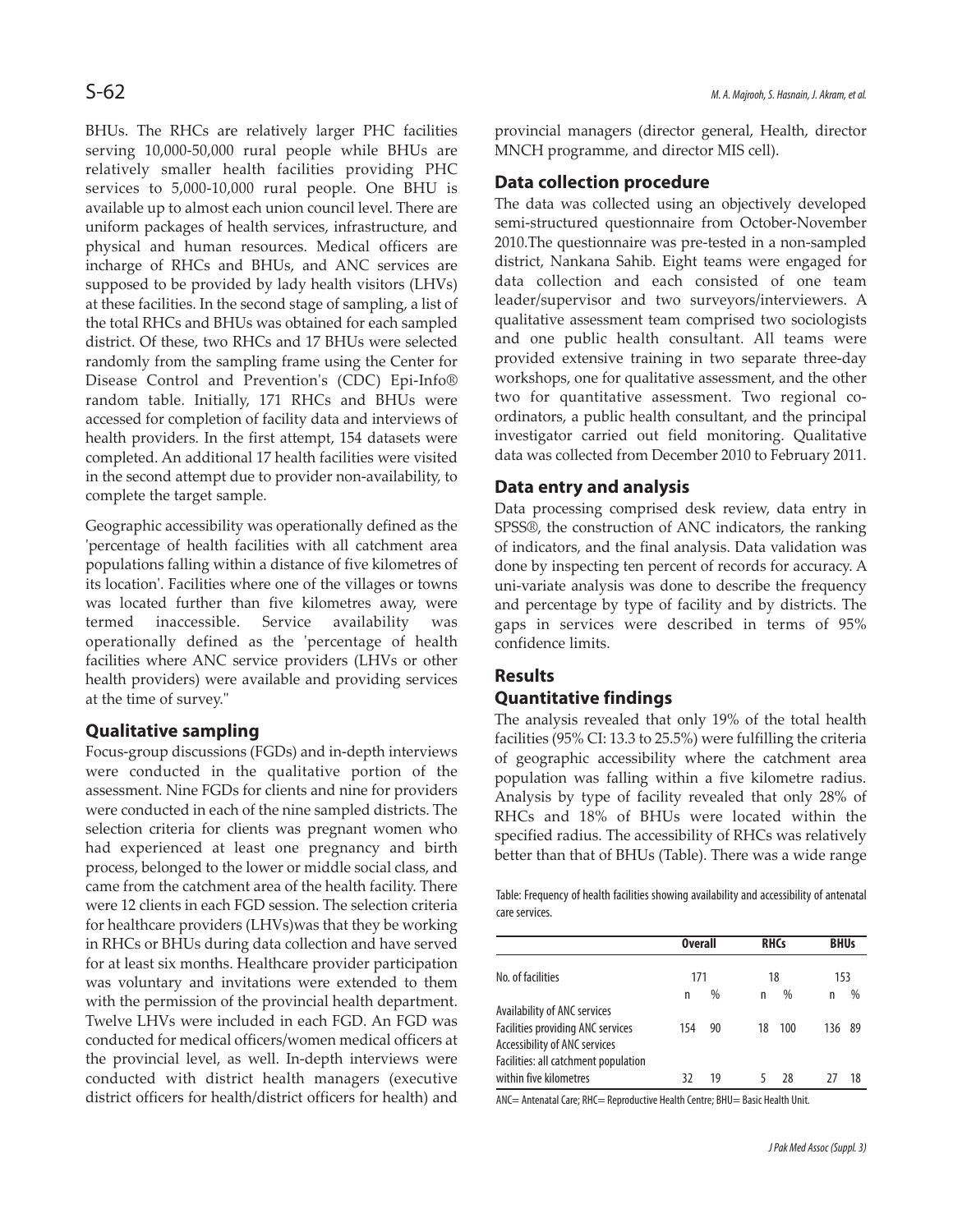

**Figure-1:** Facilities of nine districts with all dwellings within five kilometres.

of variation of accessibility and availability of ANC services in the district-wise comparison, but no specific regional trends were observed in ANC service accessibility. The relative percentage within the accessibility range was higher for districts Gujranwala and Sargodha, followed by Rawalpindi. Only a few facilities in the rest of the districts fulfilled the accessibility criteria. The inferential analysis indicated a large gap in ANC service accessibility, which varied 74%- 87% of facilities at 95% confidence limits (Figure-1).

Of 171 randomly selected PHC facilities initially accessed by the data collection teams, ANC services were available in 90% (154), and ANC clients were available in 88% (15) of health facilities. Antenatal care was not being provided in ten percent (17) of the facilities due to the nonavailability of LHVs or other healthcare providers. Inferential analysis showed that the overall availability gaps of ANC services in Punjab varied 6.1%-15.6% at 95% confidence limits. There was a wide range of variation in service availability gaps in different districts. The service



**Figure-2:** Frequency of availability of antenatal care services in primary healthcare facilities.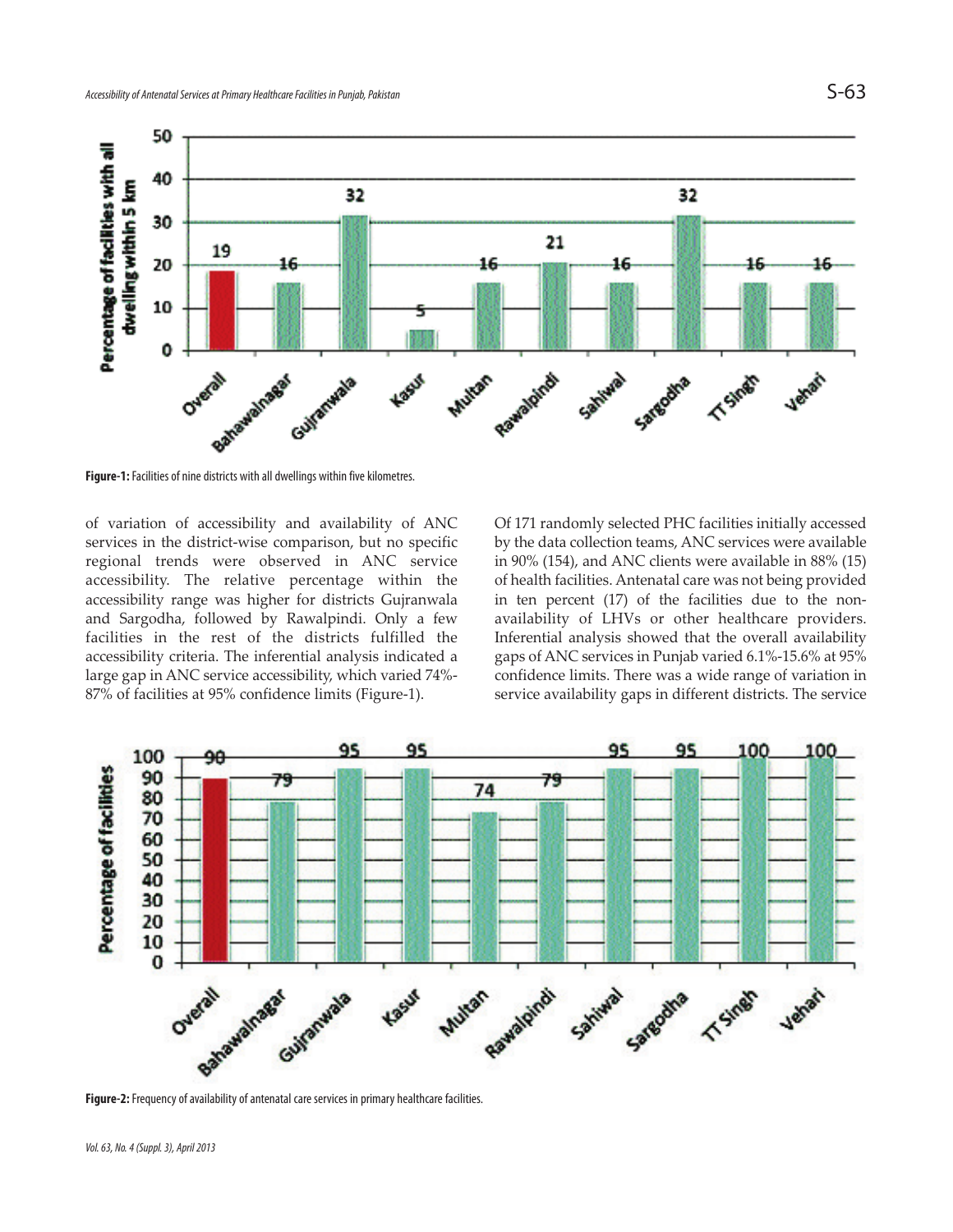availability gaps were the highest in district Multan (26.3%), followed by district Bahawalnagar and Rawalpindi (21.1%, each). All of the health facilities in districts Toba Tek Singh and Vehari were providing ANC services (Figure-2). Comparing by types of health facilities, all of the RHCs were providing ANC services, and non-availability was observed at the BHU level only (Table).

## **Qualitative findings**

The views of the clients, providers, and health mangers expressed during FGDs and in-depth interviews regarding accessibility and availability are summarised below.

## **Client perceptions**

- Facilities are distantly located;
- Transport services are neither available nor affordable;
- There is uncertainty in the availability of concerned staff at health facilities;
- Facility working hours are inconvenient and insufficient for ANC services;
- The decision to avail ANC services is culturally privileged to husbands and mothers-in-law.

## **Healthcare provider perceptions**

 Work environments are non-conducive due to a lack of incentives, transport, facility resources, security, and children's educational facilities;

 Clients are not fully empowered or aware of health service utilisation;

 Community providers are available around the clock and help with housework and gives massages, but these services cannot be equated to ANC services.

## **ANC provider views (lady health visitors)**

 There are staff shortages at facilities running around the clock. Midwives, dispensers, and sanitary workers are often absent. We have to run the dispensary, conduct deliveries, and do the cleaning;

 Doctors' visits to BHUs are very infrequent. It is just once a month and pregnant women cannot necessarily visit the BHU on that specific day;

 BHUs are located in the jungle. How can an LHV reach a BHU to work?;

 A few buildings (of the health facilities) are just four walls or virtually a heap of bricks;

 There is no public transport facility available to reach most of the BHUs situated in distant locations.

## **Health manager perceptions**

Health facilities are located outside villages/towns;

 There is a lack of transport and fuel for monitoring and supervision;

 There is a lack of co-ordination between vertical programmes and routine integrated health services at the district level;

 There is a low level of client awareness and decision empowerment to avail ANC services;

 Spiritual healers and quacks hold influence over people.

## **Discussion**

The provision of ANC services to pregnant women is one of the main interventions in the reduction of maternal and newborn deaths through early recognition and management of high-risk pregnancies. International health agencies are striving for the achievement of the MDGs through various interventions, and ANC provision is one of them. Accessibility and availability is a major hindrance in the coverage and quality of ANC services in developing countries. Antenatal care utilisation (65%) in developing countries is low when compared to that of developed countries, where it stands at 97%. Skilled attendance at delivery is 53% in developing countries and 99% in developed countries. Postpartum care utilisation is 30%in developing countries compared to 90% in developed countries, as reported by WHO (2007). This study explored the factors that compromise the accessibility and availability of ANC services. The location of health facilities plays a major role in the utilisation of services. The study results indicated that around one-fourth of first-level care facilities in Punjab cater to villages which are within a five kilometre distance, but about three-fourths are inaccessible to the majority of the population in the catchment area. Provincial health managers and health facility heads said in the qualitative assessment portion of the study that BHUs were generally located away from villages and towns. This made them inaccessible to prospective clients. The inherent anomaly in the PHC infrastructure network is that the facilities were constructed on distantly located lands donated by local community leaders or philanthropists. Clients repeatedly pointed out the distance issue and how the problem was exacerbated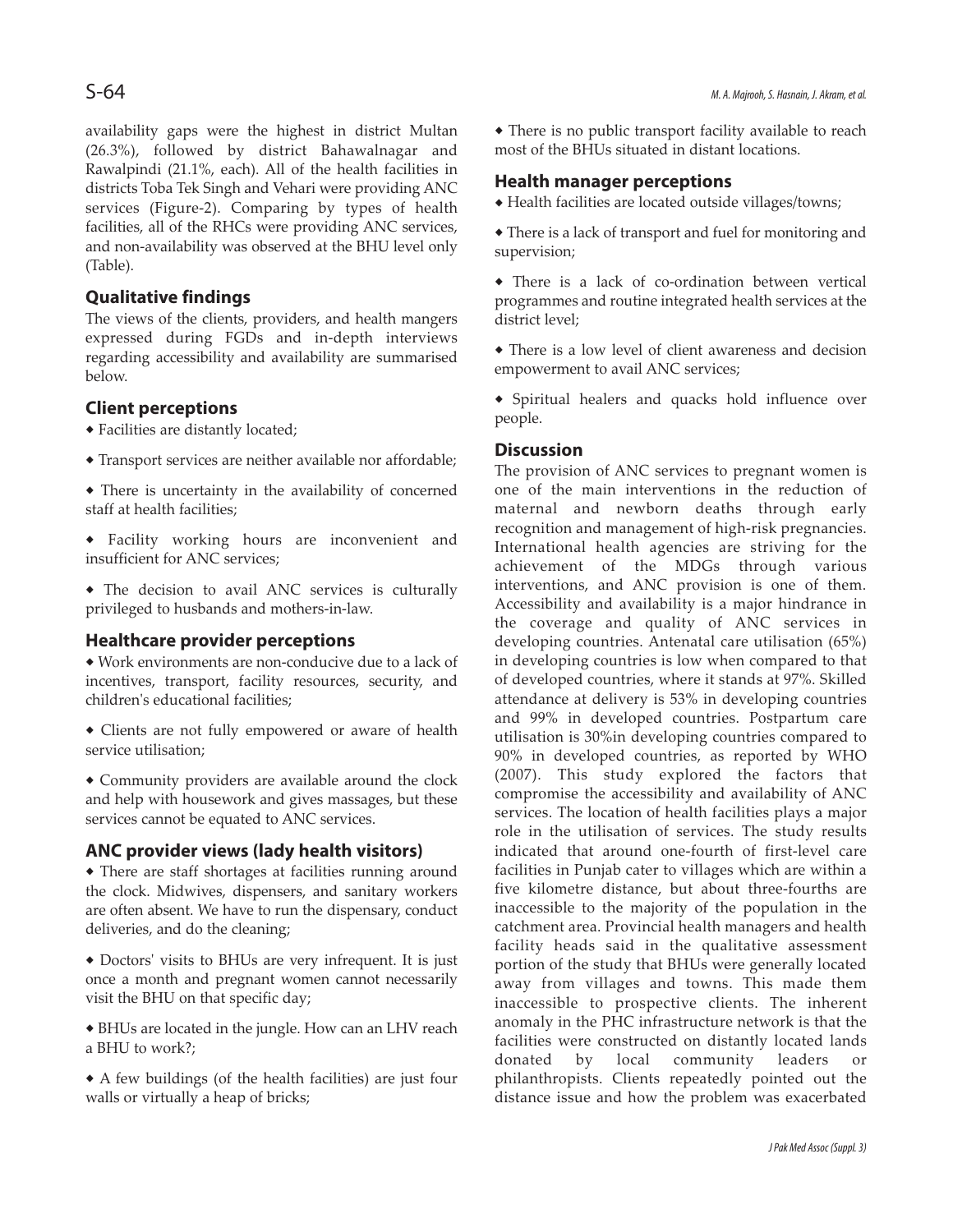by the non-availability and expense of transport facilities. However, location and distance are not the only problems for client accessibility. Facilities become redundant due to a lack of healthcare staff retention and neglected monitoring by district health managers. On the other hand, community-based providers were available around the clock and were much more accessible to clients than RHCs and BHUs, but were unable to provide the full range of ANC services. Antenatal care services need diagnostic tests that are essential for the early diagnosis of high-risk pregnancies, but they are not possible at home by community-based care providers.

Although the study was conducted in rural areas, availability and accessibility is compromised in urban slums, as well. In a study conducted in urban squatter settlements of Karachi, Pakistan, 28% of respondents not receiving ANC were ignorant of its importance, eight percent were not permitted by their families, ten percent complained of distant facilities, and seven percent were unable to receive the services due to transport issues.<sup>10</sup> It was reported in South Africa that 51.2% of women lived within walking distance of health facilities and their travel times ranged between ten and 60 minutes.<sup>11</sup> Apart from the geographic inaccessibility of facilities, a number of socio-cultural factors hindered the utilisation of ANC services. The major social issue revealed by the qualitative assessment was the lack of clients' decision-making power for the utilisation of ANC. Mothers-in-law were the key decision-makers of ANC service utilisation, sometimes in consultation with their sons. Other factors contributing to the underutilisation of ANC services were the lack of client motivation, the attitude of facility staff, and the lack of transport.

Although the availability of services was reported in 90% of health facilities at the time of survey, clients in the FGDs reported two major issues regarding service availability; the uncertainty of healthcare provider availability and the inconvenient and limited facility working hours. In Punjab, the services were available from 8.00 am to 2.00 pm, only. The qualitative findings revealed that the facility timings were very limited and not convenient for clients. Most clients are busy with housework in the morning and cannot avail facility services until at least 11.00 am. Government officials claim PHC services in these health facilities are available around the clock, but all stakeholders, clients, providers, and health managers confirmed that services were not available after 2.00pm. The facility managers and health managers stated that the currently sanctioned and available staff in the facilities was not sufficient to provide services around the clock on a rotation/shift basis.

#### **Conclusion**

The availability and accessibility of health services is influenced by a number of managerial and social factors. The managerial factors are distant locations and a lack of affordability and availability of transport services. Primary healthcare centre working hours are limited, inconvenient for clients, or incompatible with cultural traditions and norms.

Social factors include a lack of client self-empowerment to avail ANC services as mothers-in-law appear to be the most influential persons in decision-making regarding ANC services. Health facility staff is often unavailable, or is unfriendly and insensitive towards clients. Another factor negatively influencing client referrals to PHC facilities is the highly influential and traditional community-based service provider. These include dais, LHWs, and community-based midwives (CMWs) who are available around the clock.

#### **Recommendations**

Provincial and district health managers and policymakers should consider the multiple factors that affect ANC service accessibility and plan interventions to address them. Priority should be given to ensure accessible locations for new health facilities. If the cost of renovating an existing facility is almost as much as constructing a new facility, then the geographic accessibility of the facility should be assessed. If required, the facility should be relocated and built in a more geographically accessible location. Facility working hours must be extended and adjusted according to the convenience of clients.

The retention of human resources in hard areas must be addressed through innovative incentive packages and by increasing the weightage of these services for opportunities in higher qualifications and promotions. Health officers must be given both authority and responsibility. The market dynamics of the relationship between healthcare providers and healthcare receivers need to be addressed to make the facilities more accessible.

Local non-government organizations (NGOs) and social workers must be involved to improve client awareness and empower them to make timely decisions. The training ofproviders, motivation, and frequent monitoring are required to sensitise them [providers] so that they encourage clients to utilise health facility